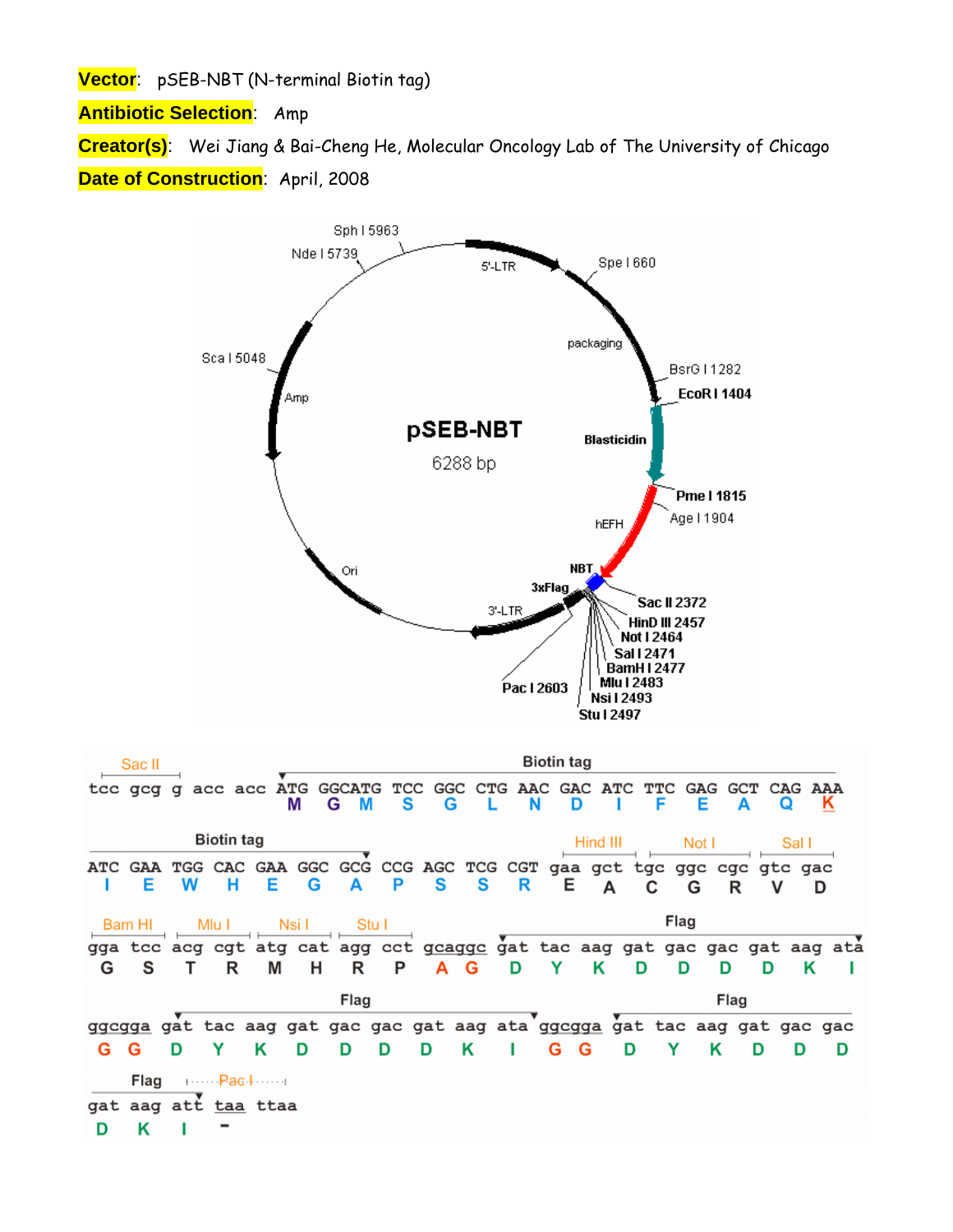## **pSEB-NBT (human EF1a/HLTV hybrid promoter) Full-Length Sequence**

TGAAAGACCC CACCTGTAGG TTTGGCAAGC TAGCTTAAGT AACGCCATTT TGCAAGGCATGGAAAATACATAACTGAGAA TAGAGAAGTT AGATCAAGG TTAGGAACAGAGAGACAGCAGAATATGGGCCAAACAGGATATCTGTGGTAAGCAGTTCCTCCCCGGCTCAGGGCCAAGAACAGATGGTCCCCAGATGCGGTCCCGC CCTCAGCAGTTTCTAGAGAACCATCAGATGTTTCCAGGGTGCCCCAAGGACCTGAAATGACCCTGTGCCTTATTTGAACTAACCAATCAGTTCGCTTCTCGCTTCT GTTCGCGCGCTTCTGCTCCCCGAGCTCAATAAAAGAGCCCACAACCCCTCACTCGGCGCGCCAGTCCTCCGATAGACTGCGTCGCCCGGGTACCCGTATTCCCAAT AAAGCCTCTTG CTGTTTGCAT CCGAATCGTG GACTCGCTGA TCCTTGGGAG GGTCTCCTCAGATTGATTGACTGCCCACCTCGGGGGTCTTTCATTTGGAG GTTCCACCGA GATTTGGAGACCCCTGCCCA GGGACCACCGACCCCCCCGC CGGGAGGTAA GCTGGCCAGC GGTCGTTTCGTGTCTGTCTC TGTCTTTGTG CGTGTTTGTGCCGGCATCTAATGTTTGCGCCTGCGTCTGTACTAGTTAGCTAACTAGCTCTGTATCTGGCGGACCCGTGGTGGAACTGACGAGTTCTGAACACCCG GCCG CAACCCTGGG AGACGTCCCAGGGACTTTGGGGGCCGTTTTTGTGGCCCGACCTGAGGAAGGGAGTCGATGTGGAATCCGACCCCGTCAGGATATGTGGTT CTGGTAGGAGACGAGAACCT AAAACAGTTC CCGCCTCCGT CTGAATTTTTGCTTTCGGTT TGGAACCGAAGCCGCGCGTC TTGTCTGCTG CAGCGCTGCA GCATCGTTCT GTGTTGTCTC TGTCTGACTGTGTTTCTGTA TTTGTCTGAA AATTAGGGCC AGACTGTTAC CACTCCCTTAAGTTTGACCTTAGGTCACTG GAAAGATGTCGAGCGGATCG CTCACAACCA GTCGGTAGAT GTCAAGAAGAGACGTTGGGT TACCTTCTGC TCTGCAGAAT GGCCAACCTTTAACGTCGGA TGGCCGCGAGACGGCACCTT TAACCGAGAC CTCATCACCC AGGTTAAGAT CAAGGTCTTT TCACCTGGCCCGCATGGACA CCCAGACCAGGTCCCCTACA TCGTGACCTG GGAAGCCTTG GCTTTTGACCCCCCTCCCTG GGTCAAGCCCTTTGTACACC CTAAGCCTCC GCCTCCTCTT CCTCCATCCGCCCCGTCTCT CCCCCTTGAACCTCCTCGTTCGACCCCGCCTCGATCCTCCCTTTATCCAGCCCTCACTCCTTCTCTAGGCGCCG**GAATTC**ACCATGGCCAAGCCTTTGTCTCAAGA AGAATCCACCCTCATTGAAAGAGCAACGGCTACAATCAACAGCATCCCCATCTCTGAAGACTACAGCGTCGCCAGCGCAGCTCTCTCTAGCGACGGCCGCATCTTC ACTGGTGTCAATGTATATCATTTTACTGGGGGACCTTGTGCAGAACTCGTGGTGCTGGGCACTGCTGCTGCTGCGGCAGCTGGCAACCTGACTTGTATCGTCGCGA TCGGAAATGAGAACAGGGGCATCTTGAGCCCCTGCGGACGGTGCCGACAGGTGCTTCTCGATCTGCATCCTGGGATCAAAGCCATAGTGAAGGACAGTGATGGACA GCCGACGGCAGTTGGGATTCGTGAATTGCTGCCCTCTGGTTATGTGTGGGAGGGCtaa**gtttaaacatgcag**CGCTCCGGTGCCCGTCAGTGGGCAGAGCGCACAT CGCCCACAGTCCCCGAGAAGTTGGGGGGAGGGGTCGGCAATTGAACCGGTGCCTAGAGAAGGTGGCGCGGGGTAAACTGGGAAAGTGATGTCGTGTACTGGCTCCG CCTTTTTCCCGAGGGTGGGGGAGAACCGTATATAAGTGCAGTAGTCGCCGTGAACGTTCTTTTTCGCAACGGGTTTGCCGCCAGAACACAGCTGAAGCTAGCTTCG AGGGGCTCGCATCTCTCCTTCACGCGCCCGCCGCCCTACCTGAGGCCGCCATCCACGCCGGTTGAGTCGCGTTCTGCCGCCTCCCGCCTGTGGTGCCTCCTGAACT GCGTCCGCCGTCTAGGTAAGTTTAAAGCTCAGGTCGAGACCGGGCCTTTGTCCGGCGCTCCCTTGGAGCCTACCTAGACTCAGCCGGCTCTCCACGCTTTGCCTGA CCCTGCTTGCTCAACTCTACGTCTTTGTTTCGTTTTCTGTTCTGCGCCGTTACAGATCCAAGCTGTGACCGGCGCCTAC **atcgat ccgcgg** ACCACC **ATG** GGC **ATG** TCC GGC CTG AAC GAC ATC TTC GAG GCT CAG AAA ATC GAA TGG CAC GAA GGC GCG CCG AGC TCG CGT GA**agctt gcgg ccg cgt cga cgg atc cA CGC GT atgcat AGGCCT** gcaggc gat tac aag gat gac gac gat aag ata <mark>ggcgga</mark> gat tac aag gat gac gac gat aag ata <mark>ggcgga</mark> gat tac aag gat gac gac gat aag at<mark>T</mark> TAATTAA **CGAT**AAAATAAAAGATTTTATTTAGTCTCCAGAAAAAGGGGGGAATGAAAGACCCCACCTGTAGGTTTGGCAAGCTAGCTTAAGTAACGCCATTTTGCAAGGCATG GAAAATACATAACTGAGAATAGAGAAGTTCAGATCAAGGTTAGGAACAGAGAGACAGCAGAATATGGGCCAAACAGGATATCTGTGGTAAGCAGTTCCTGCCCCGG CTCAGGGCCAAGAACAGATGGTCCCCAGATGCGGTCCCGCCCTCAGCAGTTTCTAGAGAACCATCAGATGTTTCCAGGGTGCCCCAAGGACCTGAAATGACCCTGT GCCTTATTTGAACTAACCAATCAGTTCGCTTCTCGCTTCTGTTCGCGCGCTTCTGCTCCCCGAGCTCAATAAAAGAGCCCACAACCCCTCACTCGGCGCGCCAGTC CTCCGATAGACTGCGTCGCCCGGGTACCCGTGTATCCAATAAACCCTCTTGCAGTTGCATCCGACTTGTGGTCTCGCTGTTCCTTGGGAGGGTCTCCTCTGAGTGA TTGACTACCCGTCAGCGGGGGTCTTTCATGGGTAACAGTTTCTTGAAGTTGGAGAACAACATTCTGAGGGTAGGAGTCGAATATTAAGTAATCCTGACTCAATTAG CCACTGTTTTGAATCCACATACTCCAATACTCCTGAAATAGTTCATTATGGACAGCGCAGAAGAGCTGGGGAGAATTAATTCGTAATCATGGTCATAGCTGTTTCC TGTGTGAAATTGTTATCCGCTCACAATTCCACACAACATACGAGCCGGAAGCATAAAGTGTAAAGCCTGGGGTGCCTAATGAGTGAGCTAACTCACATTAATTGCG TTGCGCTCACTGCCCGCTTTCCAGTCGGGAAACCTGTCGTGCCAGCTGCATTAATGAATCGGCCAACGCGCGGGGAGAGGCGGTTTGCGTATTGGGCG CTCTTCCGCT TCCTCGCTCA CTGACTCGCTGCGCTCGGTC GTTCGGCTGCGGCGAGCGGTATCAGCTCACTCAAAGGCGGTAATACGGTTATCCACAGAA TCAGGGGATAACGCAGGAAA GAACATGTGAGCAAAAGGCC AGCAAAAGGC CAGGAACCGT AAAAAGGCCGCGTTGCTGGC GTTTTTCCATAGGCTCCGCC CCCCTGACGA GCATCACAAA AATCGACGCTCAAGTCAGAG GTGGCGAAAC CCGACAGGAC TATAAAGATACCAGGCGTTT CCCCCTGGAAGCTCCCTCGT GCGCTCTCCT GTTCCGACCC TGCCGCTTAC CGGATACCTG TCCGCCTTTCTCCCTTCGGG AAGCGTGGCGCTTTCTCATA GCTCACGCTGTAGGTATCTC AGTTCGGTGTAGGTCGTTCG CTCCAAGCTGGGCTGTGTGC ACGAACCCCC CGTTCAGCCC GACCGCTGCGCCTTATCCGG TAACTATCGT CTTGAGTCCA ACCCGGTAAGACACGACTTA TCGCCACTGGCAGCAGCCAC TGGTAACAGG ATTAGCAGAG CGAGGTATGT AGGCGGTGCT ACAGAGTTCTTGAAGTGGTG GCCTAACTACGGCTACACTA GAAGGACAGT ATTTGGTATC TGCGCTCTGCTGAAGCCAGT TACCTTCGGAAAAAGAGTTG GTAGCTCTTG ATCCGGCAAA CAAACCACCGCTGGTAGCGG TGGTTTTTTT GTTTGCAAGC AGCAGATTACGCGCAGAAAA AAAGGATCTCAAGAAGATCC TTTGATCTTT TCTACGGGGT CTGACGCTCA GTGGAACGAA AACTCACGTTAAGGGATTTT GGTCATGAGATTATCAAAAA GGATCTTCAC CTAGATCCTT TTAAATTAAAAATGAAGTTT TAAATCAATCTAAAGTATAT ATGAGTAAAC TTGGTCTGAC AGTTACCAATGCTTAATCAG TGAGGCACCT ATCTCAGCGA TCTGTCTATTTCGTTCATCC ATAGTTGCCTGACTCCCCGT CGTGTAGATA ACTACGATAC GGGAGGGCTT ACCATCTGGC CCCAGTGCTGCAATGATACC GCGAGACCCACGCTCACCGG CTCCAGATTT ATCAGCAATA AACCAGCCAGCCGGAAGGGC CGAGCGCAGAAGTGGTCCTG CAACTTTATC CGCCTCCATC CAGTCTATTAATTGTTGCCG GGAAGCTAGA GTAAGTAGTT CGCCAGTTAATAGTTTGCGC AACGTTGTTGCCATTGCTAC AGGCATCGTG GTGTCACGCT CGTCGTTTGGTATGGCTTCA TTCAGCTCCGGTTCCCAACG ATCAAGGCGA GTTACATGAT CCCCCATGTT GTGCAAAAAA GCGGTTAGCTCCTTCGGTCC TCCGATCGTTGTCAGAAGTA AGTTGGCCGC AGTGTTATCA CTCATGGTTATGGCAGCACT GCATAATTCT CTTACTGTCA TGCCATCCGTAAGATGCTTT TCTGTGACTGGTGAGTACTC AACCAAGTCA TTCTGAGAAT AGTGTATGCG GCGACCGAGT TGCTCTTGCCCGGCGTCAAT ACGGGATAAT ACCGCGCCACATAGCAGAACTTTAAAAGTG CTCATCATTGGAAAACGTTC TTCGGGGCGAAAACTCTCAA GGATCTTACC GCTGTTGAGA TCCAGTTCGATGTAACCCAC TCGTGCACCC AACTGATCTT CAGCATCTTTTACTTTCACC AGCGTTTCTGGGTGAGCAAA AACAGGAAGG CAAAATGCCG CAAAAAAGGG AATAAGGGCG ACACGGAAATGTTGAATACT CATACTCTTC CTTTTTCAAT ATTATTGAAG CATTTATCAG GGTTATTGTCTCATGAGCGG ATACATATTTGAATGTATTT AGAAAAATAAACAAATAGGG GTTCCGCGCACATTTCCCCG AAAAGTGCCA CCTGACGTCT AAGAAACCATTATTATCATG ACATTAACCTATAAAAATAG GCGTATCACG AGGCCCTTTC GTCTCGCGCG TTTCGGTGAT GACGGTGAAAACCTCTGACA CATGCAGCTC CCGGAGACGG TCACAGCTTG TCTGTAAGCGGATGCCGGGAGCAGACAAGC CCGTCAGGGCGCGTCAGCGG GTGTTGGCGG GTGTCGGGGC TGGCTTAACTATGCGGCATC AGAGCAGATT GTACTGAGAG TGCACCATATGCGGTGTGAA ATACCGCACAGATGCGTAAG GAGAAAATAC CGCATCAGGC GCCATTCGCC ATTCAGGCTG CGCAACTGTTGGGAAGGGCG ATCGGTGCGGGCCTCTTCGC TATTACGCCA GCTGGCGAAA GGGGGATGTGCTGCAAGGCG ATTAAGTTGGGTAACGCCAG GGTTTTCCCA GTCACGACGT TGTAAAACGACGGCGCAAGG AATGGTGCAT GCAAGGAGAT GGCGCCCAACAGTCCCCCGG CCACGGGGCCTGCCACCATA CCCACGCCGA AACAAGCGCT CATGAGCCCGAAGTGGCGAG CCCGATCTTCCCCATCGGTG ATGTCGGCGA TATAGGCGCC AGCAACCGCA CCTGTGGCGC CGGTGATGCCGGCCACGATG CGTCCGGCGTAGAGGCGATT AGTCCAATTT GTTAAAGACA GGATATCAGTGGTCCAGGCT CTAGTTTTGA CTCAACAATA TCACCAGCTGAAGCCTATAG AGTACGAGCCATAGATAAAA TAAAAGATTT TATTTAGTCT CCAGAAAAAG GGGGGAA

|             |      |                             | A CCGG.T   | 1904 |
|-------------|------|-----------------------------|------------|------|
|             |      | Cla I                       | AT CG. AT  | 2364 |
|             |      | Sac II                      | CC.GC'GG   | 2372 |
| A`CTAG.T    | 660  | HinD III                    | A AGCT.T   | 2457 |
| G`GTNAC.C   | 1087 | Not I                       | GC GGCC.GC | 2464 |
| T'GTAC.A    | 1282 | Sal I                       | G`TCGA.C   | 2471 |
| G'AATT.C    | 1404 | Acc I                       | GT MK.AC   | 2472 |
| GAAGAC 7/11 | 1497 | HinC II                     | GTY RAC    | 2473 |
| GAAGAC 8/12 | 1498 | Hind II                     | GTY RAC    | 2473 |
| TCG CGA     | 1644 | BamH I                      | G`GATC, C  | 2477 |
| GATNN NNATC | 1711 | Mlu I                       | A CGCG.T   | 2483 |
| CTTT AAAC   | 1815 | Nsi I                       | A.TGCA'T   | 2493 |
| C'AATT.G    | 1897 | Stu I                       | AGG CCT    | 2497 |
|             |      | Unique enzymes in pSEB-NBT: | Age I      |      |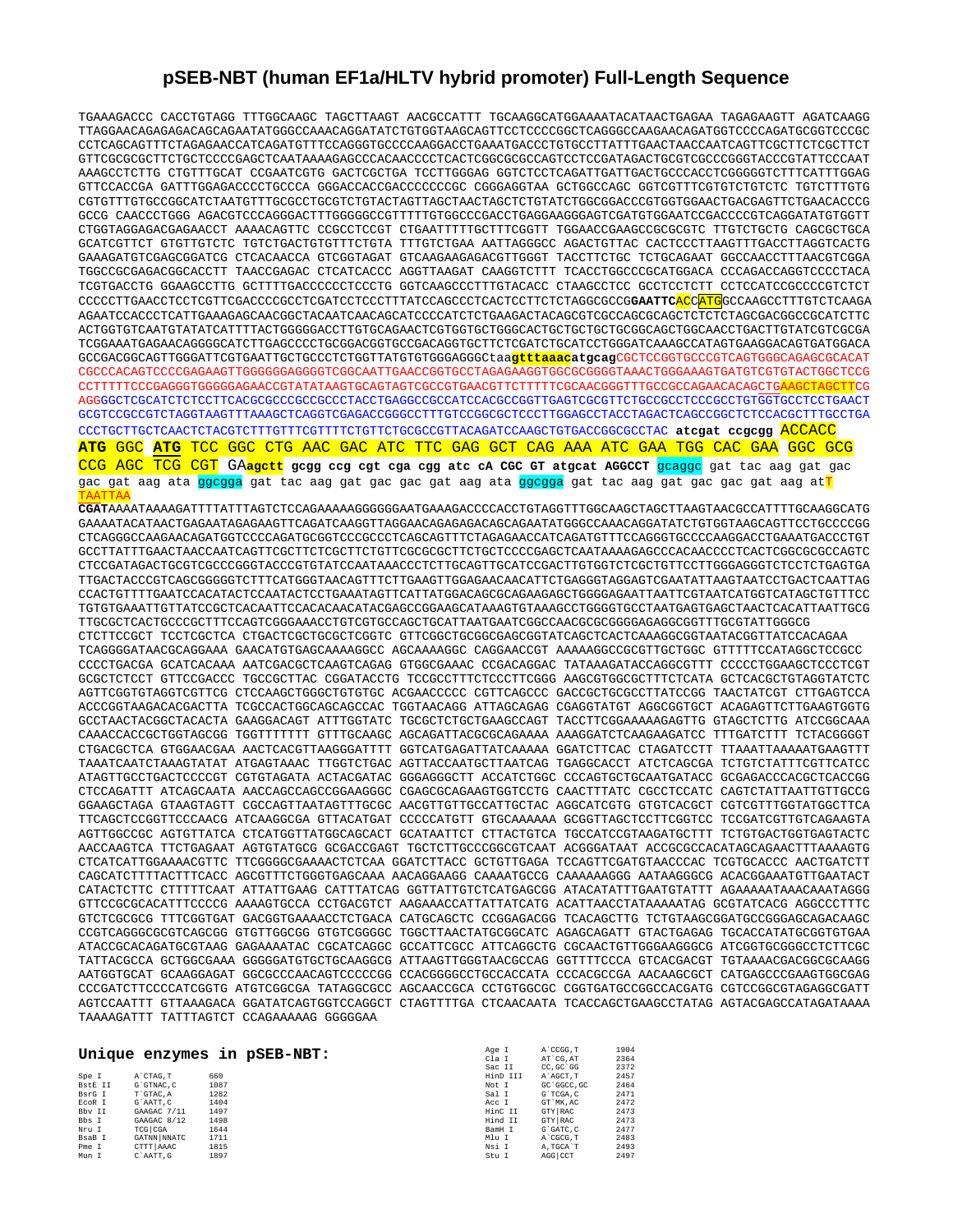| Pac I<br>Sca I                           | AGT ACT           | TTA, AT`TAA  | 2603<br>5048                    |                    |                 |                                               |                          |            | 1132<br>2208 | 1150<br>2635 | 1328<br>2758 | 1431<br>3105 |
|------------------------------------------|-------------------|--------------|---------------------------------|--------------------|-----------------|-----------------------------------------------|--------------------------|------------|--------------|--------------|--------------|--------------|
| Nde I                                    | CA`TA, TG         |              | 5739                            |                    |                 |                                               |                          |            | 3126         | 4630         | 5404         | 5557         |
| Sph I<br>Number of enzymes = 27          | G, CATG`C         |              | 5963                            |                    |                 |                                               | BsmB I                   | (7)        | 5601<br>733  | 6273<br>831  | 1072         | 1131         |
|                                          |                   |              |                                 |                    |                 |                                               |                          |            | 1329         | 5558         | 5600         |              |
|                                          |                   |              |                                 |                    |                 |                                               | BsmF I                   | (11)       | 172          | 185          | 564          | 729          |
|                                          |                   |              |                                 |                    |                 | The following enzymes do not cut in pSEB-NBT: |                          |            | 764<br>2824  | 1205<br>2837 | 1585<br>5969 | 1853         |
| Apa I                                    | Avr II            |              | Bcl I                           | Bgl II             | Blp I           |                                               | BsoF I                   | (41)       | 727          | 901          | 917          | 920          |
| BsaA I                                   | BsiC I            |              | BsiW I                          | Bsm I              | Bsp120 I        |                                               |                          |            | 925<br>1532  | 928<br>1606  | 1133<br>1609 | 1513<br>1612 |
| <b>Bsp1286</b><br>$\mathbb{I}$<br>BstX I | BspM I<br>Dra III |              | BspM II<br>Eco72 I              | Bst1107 I<br>Esp I | BstB I<br>Fse I |                                               |                          |            | 1615         | 1618         | 1782         | 1823         |
| Hpa I                                    | PaeR7 I           |              | PflM I                          | Pml I              | Rsr II          |                                               |                          |            | 2043         | 2102         | 2117         | 2148         |
| Sfi I                                    | SnaB I            |              | Spl I                           | Srf I              | Xca I           |                                               |                          |            | 2464<br>3599 | 2467<br>3602 | 3500<br>3720 | 3581<br>3875 |
|                                          |                   |              | pSEB-NBT: sites sorted by name: |                    |                 |                                               |                          |            | 4018         | 4083         | 4086         | 4292         |
|                                          |                   |              |                                 |                    |                 |                                               |                          |            | 4620<br>5310 | 4959<br>5597 | 4986<br>5706 | 5081<br>5810 |
| Aat II                                   | (2)               | 745          | 5490                            |                    |                 |                                               |                          |            | 5883         |              |              |              |
| Acc I<br>Acc65 I                         | (1)<br>(2)        | 2472<br>401  | 3053                            |                    |                 |                                               | BspH I                   | (4)        | 4395         | 5403         | 5508         | 6032         |
| Aci I                                    | (70)              | 197          | 203                             | 566                | 588             |                                               | Bsr I                    | (18)       | 374<br>1570  | 1030<br>1939 | 1058<br>1960 | 1546<br>3026 |
|                                          |                   | 688          | 727                             | 860                | 901             |                                               |                          |            | 3476         | 4082         | 4095         | 4209         |
|                                          |                   | 1042<br>1317 | 1133<br>1355                    | 1199<br>1532       | 1298<br>1614    |                                               |                          |            | 4615<br>5215 | 4733<br>5921 | 4776         | 5043         |
|                                          |                   | 1681         | 1926                            | 1963               | 2043            |                                               | BsrB I                   | (4)        | 1042         | 3367         | 3608         | 5409         |
|                                          |                   | 2099<br>2155 | 2102<br>2182                    | 2117<br>2369       | 2148<br>2371    |                                               | BsrD I                   | (2)        | 4629         | 4803         |              |              |
|                                          |                   | 2463         | 2467                            | 2535               | 2568            |                                               | BsrG I<br><b>BssH II</b> | (1)<br>(5) | 1282<br>317  | 368          | 2439         | 2969         |
|                                          |                   | 2849         | 2855                            | 3151               | 3365            |                                               |                          |            | 3020         |              |              |              |
|                                          |                   | 3468<br>3601 | 3524<br>3608                    | 3534<br>3629       | 3558<br>3720    |                                               | BssS I<br><b>BstE II</b> | (4)<br>(1) | 1587<br>1087 | 3848         | 5232         | 5539         |
|                                          |                   | 3748         | 3875                            | 3894               | 4015            |                                               | BstN I                   | (17)       | 241          | 548          | 735          | 748          |
|                                          |                   | 4125<br>4722 | 4260<br>4913                    | 4269<br>4959       | 4631<br>5080    |                                               |                          |            | 1169         | 1194         | 1217         | 1237         |
|                                          |                   | 5124         | 5201                            | 5310               | 5409            |                                               |                          |            | 1267<br>3703 | 1717<br>3824 | 2893<br>3837 | 3415<br>5910 |
|                                          |                   | 5456<br>5705 | 5630<br>5743                    | 5669<br>5756       | 5679<br>5782    |                                               |                          |            | 6187         |              |              |              |
|                                          |                   | 5839         | 6098                            |                    |                 |                                               | BstU I                   | (28)       | 317<br>905   | 319<br>1135  | 370<br>1644  | 903<br>1926  |
| Afl II                                   | (3)               | 35           | 1006                            | 2685               |                 |                                               |                          |            | 2095         | 2140         | 2371         | 2441         |
| Afl III<br>Age I                         | (2)<br>(1)        | 2483<br>1904 | 3675                            |                    |                 |                                               |                          |            | 2452<br>2971 | 2469         | 2485         | 2969         |
| Aha II                                   | (9)               | 742          | 1398                            | 2355               | 5105            |                                               |                          |            | 3722         | 3022<br>4303 | 3522<br>4633 | 3524<br>5126 |
|                                          |                   | 5487<br>6109 | 5791                            | 5974               | 6088            |                                               |                          |            | 5458         | 5558         | 5560         | 5663         |
| Ahd I                                    | (4)               | 1020         | 3098                            | 3144               | 4568            |                                               | BstY I                   | (8)        | 2337<br>4413 | 2477<br>4425 | 4316<br>5193 | 4327<br>5210 |
| Alu I                                    | (34)              | 30           | 34                              | 336                | 580             |                                               | Bsu36 I                  | (3)        | 781          | 1018         | 2111         |              |
|                                          |                   | 668<br>2056  | 676<br>2062                     | 1515<br>2066       | 1620<br>2204    |                                               | Cac8 I                   | (41)       | 28<br>582    | 32           | 319          | 370          |
|                                          |                   | 2345         | 2448                            | 2459               | 2680            |                                               |                          |            | 1199         | 586<br>1508  | 631<br>1622  | 650<br>2064  |
|                                          |                   | 2684         | 2988                            | 3307               | 3340            |                                               |                          |            | 2078         | 2099         | 2262         | 2290         |
|                                          |                   | 3435<br>3933 | 3499<br>3979                    | 3617<br>4236       | 3843<br>4757    |                                               |                          |            | 2441<br>2503 | 2450<br>2678 | 2461<br>2682 | 2499<br>2971 |
|                                          |                   | 4857         | 4920                            | 5599               | 5618            |                                               |                          |            | 3022         | 3468         | 3497         | 3606         |
| Alw I                                    | (16)              | 5863<br>453  | 6219<br>1051                    | 1357               | 1727            |                                               |                          |            | 3692<br>5693 | 3729<br>5841 | 4289<br>5861 | 4680<br>5865 |
|                                          |                   | 2333         | 2361                            | 2473               | 2484            |                                               |                          |            | 5961         | 6002         | 6050         | 6092         |
|                                          |                   | 4237         | 4323                            | 4323               | 4420            |                                               |                          |            | 6122         |              |              |              |
| AlwN I                                   | (2)               | 4421<br>2809 | 4885<br>4091                    | 5200               | 5206            |                                               | Cfr10 I                  | (8)        | 629<br>2351  | 1904<br>4648 | 2128<br>6111 | 2260<br>6120 |
| ApaL I                                   | (3)               | 3989         | 5235                            | 5732               |                 |                                               | Cla I                    | (1)        | 2364         |              |              |              |
| Apo I<br>Asc I                           | (2)<br>(3)        | 872<br>368   | 1404<br>2439                    | 3020               |                 |                                               | Csp6 I                   | (8)        | 402          | 658          | 1283<br>5723 | 1954<br>6234 |
| Ase I                                    | (4)               | 3318         | 3446                            | 3505               | 4740            |                                               | Dde I                    | (23)       | 3054<br>75   | 5047<br>167  | 208          | 476          |
| Asp718<br>Ava I                          | (2)               | 401<br>331   | 3053<br>397                     | 498                | 1871            |                                               |                          |            | 781          | 1018         | 1290         | 1808         |
|                                          | (7)               | 1973         | 2983                            | 3049               |                 |                                               |                          |            | 2111<br>2725 | 2205<br>2819 | 2256<br>2860 | 2415<br>3129 |
| Ava II                                   | (14)              | 186          | 199                             | 254                | 551             |                                               |                          |            | 3200         | 3950         | 4359         | 4525         |
|                                          |                   | 690<br>2838  | 1219<br>2851                    | 1572<br>2906       | 2373<br>4706    |                                               | Dpn I                    | (27)       | 5065<br>94   | 5491<br>459  | 5726<br>1046 | 1178         |
|                                          |                   | 4928         | 6183                            |                    |                 |                                               |                          |            | 1363         | 1647         | 1708         | 1722         |
| BamH I<br>Ban I                          | (1)<br>(17)       | 2477<br>244  | 401                             | 1142               | 1397            |                                               |                          |            | 2339         | 2367         | 2479         | 2745         |
|                                          |                   | 1687         | 1832                            | 1907               | 2163            |                                               |                          |            | 4243<br>4415 | 4318<br>4427 | 4329<br>4532 | 4337<br>4873 |
|                                          |                   | 2354         | 2896                            | 3053               | 3419            |                                               |                          |            | 4891         | 4937         | 5195         | 5212         |
|                                          |                   | 4516<br>6108 | 5790                            | 5973               | 6087            |                                               | DpnII                    | (27)       | 5248<br>92   | 5833<br>457  | 6057<br>1044 | 1176         |
| Ban II                                   | (9)               | 338          | 351                             | 1677               | 2078            |                                               |                          |            | 1361         | 1645         | 1706         | 1720         |
|                                          |                   | 2450<br>6054 | 2990                            | 3003               | 6040            |                                               |                          |            | 2337         | 2365         | 2477         | 2743<br>4335 |
| Bbe I                                    | (6)               | 1401         | 2358                            | 5794               | 5977            |                                               |                          |            | 4241<br>4413 | 4316<br>4425 | 4327<br>4530 | 4871         |
| Bbs I                                    | (1)               | 6091<br>1498 | 6112                            |                    |                 |                                               |                          |            | 4889         | 4935         | 5193         | 5210         |
| Bbv I                                    | (10)              | 931          | 939                             | 1524               | 1629            |                                               | Dra I                    | (5)        | 5246<br>1815 | 5831<br>2200 | 6055<br>4434 | 4453         |
|                                          |                   | 1834         | 4094                            | 4097               | 4303            |                                               |                          |            | 5145         |              |              |              |
| Bbv II                                   | (1)               | 4997<br>1497 | 5608                            |                    |                 |                                               | Drd I<br>Dsa I           | (3)<br>(5) | 1500<br>694  | 3783<br>1411 | 5652<br>2369 | 2379         |
| Bcn I                                    | (15) 164          |              | 399                             | 400                | 571             |                                               |                          |            | 5993         |              |              |              |
|                                          |                   | 724<br>3052  | 2219<br>4056                    | 2816<br>4752       | 3051<br>5103    |                                               | Eae I                    | (11)       | 582<br>1414  | 724<br>1529  | 1109<br>2464 | 1130<br>3514 |
|                                          |                   | 5604         | 5639                            | 5990               |                 |                                               |                          |            | 4956         | 5990         | 6122         |              |
| Bfa I                                    | (16)              | 31<br>1394   | 219<br>1522                     | 661<br>1912        | 673<br>2063     |                                               | Eag I                    | (3)        | 724          | 1529         | 2464         |              |
|                                          |                   | 2189         | 2251                            | 2681               | 2871            |                                               | Ear I                    | (6)        | 1070<br>5363 | 1311<br>5851 | 3297         | 3559         |
| Bgl I                                    | (2)               | 4170<br>4688 | 4423<br>5806                    | 4758               | 6193            |                                               | Eco47 III                | (3)        | 923          | 1826         | 6029         |              |
| Bpm I                                    | (3)               | 2618         | 4638                            | 6256               |                 |                                               | Eco57 I                  | (5)        | 1509<br>6240 | 2077         | 4222         | 5236         |
| Bsa I                                    | (7)               | 476          | 530                             | 1149               | 2207            |                                               | ECON I                   | (4)        | 784          | 1392         | 1915         | 2110         |
| BsaB I                                   | (1)               | 3106<br>1711 | 3127                            | 4629               |                 |                                               | Eco0109 I                | (6)        | 254<br>5544  | 1219<br>5998 | 1572         | 2906         |
| BsaH I                                   | (9)               | 742          | 1398                            | 2355               | 5105            |                                               | ECOR I                   | (1)        | 1404         |              |              |              |
|                                          |                   | 5487<br>6109 | 5791                            | 5974               | 6088            |                                               | ECOR II                  | (17)       | 239          | 546          | 733          | 746          |
| BsaJ I                                   | (34) 161          |              | 240                             | 250                | 397             |                                               |                          |            | 1167<br>1265 | 1192<br>1715 | 1215<br>2891 | 1235<br>3413 |
|                                          |                   | 461          | 497                             | 546                | 547             |                                               |                          |            | 3701         | 3822         | 3835         | 5908         |
|                                          |                   | 694<br>747   | 733<br>1167                     | 734<br>1236        | 746<br>1245     |                                               | ECOR V                   | (3)        | 6185<br>140  | 2791         | 6176         |              |
|                                          |                   | 1265         | 1266                            | 1411               | 1716            |                                               | Ehe I                    | (6)        | 1399         | 2356         | 5792         | 5975         |
|                                          |                   | 1974<br>2813 | 2238<br>2892                    | 2369<br>2902       | 2379<br>3049    |                                               |                          |            | 6089         | 6110         |              |              |
|                                          |                   | 3112         | 3414                            | 3835               | 5909            |                                               | Fnu4H I                  | (41)       | 727<br>925   | 901<br>928   | 917<br>1133  | 920<br>1513  |
| BsaW I                                   | (5)               | 5987<br>1829 | 5993<br>1904                    | 3881               | 4028            |                                               |                          |            | 1532         | 1606         | 1609         | 1612         |
|                                          |                   | 4859         |                                 |                    |                 |                                               |                          |            | 1615<br>2043 | 1618<br>2102 | 1782<br>2117 | 1823<br>2148 |
| BseR I                                   | (4)               | 464          | 1293                            | 1332               | 3115            |                                               |                          |            | 2464         | 2467         | 3500         | 3581         |
| Bsg I<br>BsiE I                          | (2)<br>(10)       | 1600<br>592  | 2022<br>727                     | 1532               | 1648            |                                               |                          |            | 3599<br>4018 | 3602<br>4083 | 3720<br>4086 | 3875<br>4292 |
|                                          |                   | 2467         | 3591                            | 4015               | 4938            |                                               |                          |            | 4620         | 4959         | 4986         | 5081         |
| BsiHKA I                                 | (7)               | 5087<br>338  | 5834<br>2450                    | 2990               | 3993            |                                               |                          |            | 5310         | 5597         | 5706         | 5810         |
|                                          |                   | 5154         | 5239                            | 5736               |                 |                                               | Fok I                    | $(15)$ 423 | 5883         | 1140         | 1300         | 1464         |
| BsmA I                                   | (22) 107          |              | 475                             | 531                | 609             |                                               |                          |            | 1699         | 2107         | 2528         | 2561         |
|                                          |                   | 734          | 832                             | 949                | 1073            |                                               |                          |            | 2594         | 3074         | 4534         | 4715         |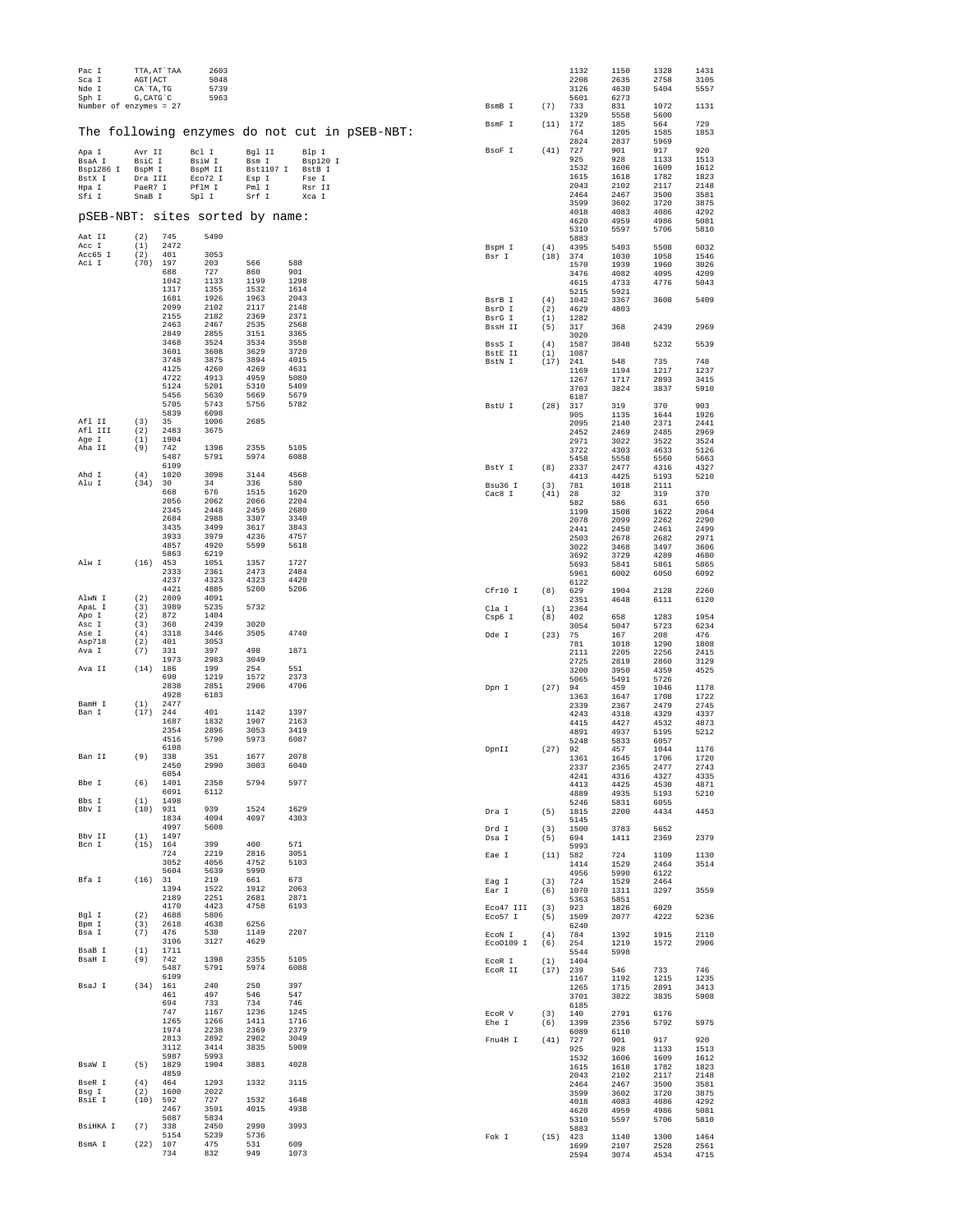|                     |             | 5002         | 5645         | 5889         |              | Msp I           | (32)        | 163          | 398          | 569          | 630          |
|---------------------|-------------|--------------|--------------|--------------|--------------|-----------------|-------------|--------------|--------------|--------------|--------------|
| Fsp I               | (2)         | 4790         | 5813         |              |              |                 |             | 723          | 1401         | 1830         | 1905         |
| Gdi II              | (11)        | 723<br>1530  | 725<br>2463  | 1129<br>2465 | 1528<br>3515 |                 |             | 2129<br>2352 | 2217<br>2391 | 2229<br>2815 | 2261<br>3050 |
|                     |             | 4955         | 5991         | 6123         |              |                 |             | 3393         | 3882         | 4029         | 4055         |
| $Gsu$ T             | (3)         | 2619         | 4639         | 6257         |              |                 |             | 4245         | 4649         | 4683         | 4750         |
| Hae I               | (7)         | 584          | 1111         | 1416         | 2497         |                 |             | 4860         | 5102         | 5603         | 5637         |
|                     |             | 3690         | 3701         | 4153         |              |                 |             | 5989         | 6112         | 6121         | 6136         |
| Hae II              | (12)        | 925<br>2358  | 1401<br>3553 | 1828<br>3923 | 2235<br>5794 | MspAl I         | (12)        | 588<br>3151  | 1620<br>3499 | 2056<br>4017 | 2371<br>4262 |
|                     |             | 5977         | 6031         | 6091         | 6112         |                 |             | 5203         | 5669         | 5863         | 6219         |
| Hae III             | (32)        | 129          | 173          | 584          | 726          | Mun I           | (1)         | 1897         |              |              |              |
|                     |             | 762          | 774          | 987          | 1111         | Nae I           | (3)         | 631          | 2262         | 6122         |              |
|                     |             | 1132         | 1197         | 1416         | 1531         | Nar I           | (6)         | 1398         | 2355         | 5791         | 5974         |
|                     |             | 2116<br>2497 | 2221<br>2780 | 2394<br>2825 | 2466<br>3516 | Nci I           | (15)        | 6088<br>163  | 6109<br>398  | 399          | 570          |
|                     |             | 3690         | 3701         | 3719         | 4153         |                 |             | 723          | 2218         | 2815         | 3050         |
|                     |             | 4611         | 4691         | 4958         | 5545         |                 |             | 3051         | 4055         | 4751         | 5102         |
|                     |             | 5843         | 5992         | 6000         | 6124         |                 |             | 5603         | 5638         | 5989         |              |
| Hga I               | (12)        | 381          | 642          | 895          | 1491         | Nco I           | (2)         | 1411         | 2379         |              |              |
|                     |             | 2168         | 2459         | 3033         | 3785         | Nde I           | (1)         | 5739         |              |              |              |
| HgiA I              | (7)         | 4363<br>338  | 5095<br>2450 | 5653<br>2990 | 6122<br>3993 | NgoM I<br>Nhe I | (3)<br>(3)  | 629<br>30    | 2260<br>2062 | 6120<br>2680 |              |
|                     |             | 5154         | 5239         | 5736         |              | Nla III         | (20)        | 62           | 1205         | 1415         | 1822         |
| HgiE II             | (2)         | 4254         | 5734         |              |              |                 |             | 2383         | 2389         | 2712         | 3166         |
| Hha I               | (45)        | 319          | 321          | 370          | 372          |                 |             | 3333         | 3679         | 4399         | 4890         |
|                     |             | 648<br>1512  | 905          | 924<br>1854  | 1400         |                 |             | 4900         | 4978         | 5014         | 5407         |
|                     |             | 2097         | 1827<br>2234 | 2329         | 1926<br>2357 | Nla IV          | (38)        | 5512<br>188  | 5596<br>201  | 5963<br>246  | 6036<br>403  |
|                     |             | 2441         | 2443         | 2971         | 2973         |                 |             | 521          | 552          | 692          | 761          |
|                     |             | 3022         | 3024         | 3299         | 3459         |                 |             | 893          | 1144         | 1221         | 1399         |
|                     |             | 3524         | 3552         | 3585         | 3855         |                 |             | 1573         | 1689         | 1834         | 1909         |
|                     |             | 3922         | 4022         | 4196         | 4305         |                 |             | 1961         | 2165         | 2244         | 2356         |
|                     |             | 4698<br>5560 | 4791<br>5663 | 5128<br>5793 | 5460<br>5814 |                 |             | 2479<br>3055 | 2840<br>3421 | 2853<br>3707 | 2898<br>3746 |
|                     |             | 5947         | 5976         | 6030         | 6090         |                 |             | 4518         | 4612         | 4653         | 4864         |
|                     |             | 6111         |              |              |              |                 |             | 5454         | 5792         | 5975         | 5999         |
| HinC II             | (1)         | 2473         |              |              |              |                 |             | 6089         | 6110         |              |              |
| Hind II<br>HinD III | (1)         | 2473         |              |              |              | Not I           | (1)         | 2464         |              |              |              |
| Hinf I              | (1)<br>(17) | 2457<br>442  | 450          | 791          | 802          | Nru I<br>Nsi I  | (1)<br>(1)  | 1644<br>2493 |              |              |              |
|                     |             | 1437         | 1769         | 2135         | 2254         | Nsp7524 I       | (5)         | 1818         | 2385         | 3675         | 5592         |
|                     |             | 3210         | 3232         | 3253         | 3510         |                 |             | 5959         |              |              |              |
|                     |             | 3575         | 3650         | 4046         | 4563         | NspB II         | (12)        | 588          | 1620         | 2056         | 2371         |
| HinI I              |             | 6201         |              | 2355         | 5105         |                 |             | 3151         | 3499         | 4017         | 4262<br>6219 |
|                     | (9)         | 742<br>5487  | 1398<br>5791 | 5974         | 6088         | NspH I          | (5)         | 5203<br>1822 | 5669<br>2389 | 5863<br>3679 | 5596         |
|                     |             | 6109         |              |              |              |                 |             | 5963         |              |              |              |
| HinP I              | (45)        | 317          | 319          | 368          | 370          | Pac I           | (1)         | 2603         |              |              |              |
|                     |             | 646          | 903          | 922          | 1398         | Pal I           | (32)        | 129          | 173          | 584          | 726          |
|                     |             | 1510         | 1825         | 1852         | 1924         |                 |             | 762          | 774          | 987          | 1111         |
|                     |             | 2095<br>2439 | 2232<br>2441 | 2327<br>2969 | 2355<br>2971 |                 |             | 1132<br>2116 | 1197<br>2221 | 1416<br>2394 | 1531<br>2466 |
|                     |             | 3020         | 3022         | 3297         | 3457         |                 |             | 2497         | 2780         | 2825         | 3516         |
|                     |             | 3522         | 3550         | 3583         | 3853         |                 |             | 3690         | 3701         | 3719         | 4153         |
|                     |             | 3920         | 4020         | 4194         | 4303         |                 |             | 4611         | 4691         | 4958         | 5545         |
|                     |             | 4696         | 4789         | 5126         | 5458         |                 |             | 5843         | 5992         | 6000         | 6124         |
|                     |             | 5558<br>5945 | 5661<br>5974 | 5791         | 5812<br>6088 | Ple I<br>Pme I  | (4)         | 799<br>1815  | 2143         | 3218         | 4054         |
|                     |             | 6109         |              | 6028         |              | PpuM I          | (1)<br>(4)  | 254          | 1219         | 1572         | 2906         |
| Hpa II              | (32)        | 163          | 398          | 569          | 630          | Psp1406 I       | (3)         | 2019         | 4794         | 5167         |              |
|                     |             | 723          | 1401         | 1830         | 1905         | PspA I          | (2)         | 397          | 3049         |              |              |
|                     |             | 2129         | 2217         | 2229         | 2261         | Pst I           | (4)         | 921          | 929          | 1105         | 2503         |
|                     |             | 2352<br>3393 | 2391<br>3882 | 2815<br>4029 | 3050<br>4055 | Pvu I<br>Pvu II | (3)<br>(5)  | 1648<br>1620 | 4938<br>2056 | 5834<br>3499 | 5863         |
|                     |             | 4245         | 4649         | 4683         | 4750         |                 |             | 6219         |              |              |              |
|                     |             | 4860         | 5102         | 5603         | 5637         | Rsa I           | (8)         | 403          | 659          | 1284         | 1955         |
|                     |             | 5989         | 6112         | 6121         | 6136         |                 |             | 3055         | 5048         | 5724         | 6235         |
| Hph I               |             | (13) 1157    | 1183         | 1401         | 4412         | Sac I           | (3)         | 338          | 2450         | 2990         |              |
|                     |             | 4639<br>5578 | 5053         | 5261<br>6080 | 5294<br>6125 | Sac II<br>Sal I | (1)<br>(1)  | 2372<br>2471 |              |              |              |
|                     |             | 6206         | 5587         |              |              | Sap I           | (2)         | 3297         | 3559         |              |              |
| Kas I               | (6)         | 1397         | 2354         | 5790         | 5973         | Sau3A I         | (27)        | 92           | 457          | 1044         | 1176         |
|                     |             | 6087         | 6108         |              |              |                 |             | 1361         | 1645         | 1706         | 1720         |
| Kpn I               | (2)         | 405          | 3057         |              |              |                 |             | 2337         | 2365         | 2477         | 2743         |
| Mae I               | (16)        | 31<br>1394   | 219<br>1522  | 661<br>1912  | 673<br>2063  |                 |             | 4241<br>4413 | 4316<br>4425 | 4327<br>4530 | 4335<br>4871 |
|                     |             | 2189         | 2251         | 2681         | 2871         |                 |             | 4889         | 4935         | 5193         | 5210         |
|                     |             | 4170         | 4423         | 4758         | 6193         |                 |             | 5246         | 5831         | 6055         |              |
| Mae II              | (10)        | 742          | 1081         | 1122         | 2019         | Sau96 I         | (28)        | 127          | 171          | 186          | 199          |
|                     |             | 2302         | 4378         | 4794         | 5167         |                 |             | 254<br>773   | 551<br>985   | 690          | 760          |
| Mae III             | $(20)$ 39   | 5487         | 5929<br>994  | 1022         | 1087         |                 |             | 1572         | 2219         | 1196<br>2373 | 1219<br>2778 |
|                     |             | 1231         | 2331         | 2347         | 2689         |                 |             | 2823         | 2838         | 2851         | 2906         |
|                     |             | 3167         | 4031         | 4094         | 4210         |                 |             | 4610         | 4689         | 4706         | 4928         |
|                     |             | 4493         | 4824         | 4882         | 5035         |                 |             | 5544         | 5841         | 5998         | 6183         |
| Mbo I               | $(27)$ 92   | 5223         | 5611<br>457  | 5902<br>1044 | 5922<br>1176 | Sca I<br>SCrF I | (1)<br>(32) | 5048<br>163  | 241          | 398          | 399          |
|                     |             | 1361         | 1645         | 1706         | 1720         |                 |             | 548          | 570          | 723          | 735          |
|                     |             | 2337         | 2365         | 2477         | 2743         |                 |             | 748          | 1169         | 1194         | 1217         |
|                     |             | 4241         | 4316         | 4327         | 4335         |                 |             | 1237         | 1267         | 1717         | 2218         |
|                     |             | 4413<br>4889 | 4425<br>4935 | 4530<br>5193 | 4871<br>5210 |                 |             | 2815<br>3415 | 2893<br>3703 | 3050<br>3824 | 3051<br>3837 |
|                     |             | 5246         | 5831         | 6055         |              |                 |             | 4055         | 4751         | 5102         | 5603         |
| Mbo TT              |             | (15) 1086    | 1299         | 1445         | 1502         |                 |             | 5638         | 5910         | 5989         | 6187         |
|                     |             |              |              |              | 3547         | Sec I           | (34)        | 161          | 240          | 250          | 397          |
|                     |             | 1530         | 2399         | 3313         |              |                 |             |              |              |              | 547          |
|                     |             | 4336         | 4409         | 5164         | 5242         |                 |             | 461          | 497          | 546          |              |
|                     |             | 5351         | 5839         | 6051         |              |                 |             | 694          | 733          | 734          | 746          |
| Mlu I<br>Mme I      | (1)         | 2483         |              |              |              |                 |             | 747          | 1167         | 1236         | 1245         |
|                     | (6)         | 829<br>3889  | 1106<br>4073 | 3114         | 3166         |                 |             | 1265<br>1974 | 1266<br>2238 | 1411<br>2369 | 1716<br>2379 |
| Mnl I               | (53) 167    |              | 216          | 368          | 387          |                 |             | 2813         | 2892         | 2902         | 3049         |
|                     |             | 432          | 460          | 484          | 506          |                 |             | 3112         | 3414         | 3835         | 5909         |
|                     |             | 510          | 566          | 776          | 872          |                 |             | 5987         | 5993         |              |              |
|                     |             | 1168<br>1313 | 1271<br>1319 | 1304<br>1349 | 1310<br>1352 | SfaN I          | $(21)$ 185  | 1485         | 444<br>1542  | 641<br>1674  | 938<br>1720  |
|                     |             | 1367         | 1374         | 1390         | 1454         |                 |             | 2088         | 2837         | 3095         | 3771         |
|                     |             | 1795         | 1796         | 1880         | 1969         |                 |             | 4823         | 5016         | 5263         | 5624         |
|                     |             | 2064         | 2106         | 2160         | 2176         |                 |             | 5716         | 5754         | 5792         | 6108         |
|                     |             | 2404         | 2868         | 3020         | 3039         |                 |             | 6120         |              |              |              |
|                     |             | 3084<br>3524 | 3111<br>3573 | 3135<br>3783 | 3195<br>3856 | Sfc I           | $(11)$ 15   | 1496         | 917<br>2499  | 925<br>2665  | 1101<br>3940 |
|                     |             | 4107         | 4507         | 4588         | 4734         |                 |             | 4131         | 4809         | 6227         |              |
|                     |             | 4940         | 5535         | 5593         | 5853         | Sma I           | (2)         | 399          | 3051         |              |              |
|                     |             | 6137         |              |              |              | Spe I           | (1)         | 660          |              |              |              |
| Msc I               | (3)         | 584          | 1111         | 1416         |              | Sph I           | (1)         | 5963         |              |              |              |
| Mse I               | (26)        | 36<br>1173   | 1007<br>1814 | 1119<br>2199 | 1149<br>2599 | Ssp I<br>Stu I  | (2)<br>(1)  | 3218<br>2497 | 5372         |              |              |
|                     |             | 2603         | 2686         | 3220         | 3318         | Sty I           | (8)         | 250          | 461          | 1245         | 1411         |
|                     |             | 3446         | 3505         | 4381         | 4433         |                 |             | 2238         | 2379         | 2902         | 3112         |
|                     |             | 4438         | 4452         | 4505         | 4740         | Taq I           | (14)        | 794          | 1038         | 1349         | 1360         |
|                     |             | 4779<br>5894 | 5144<br>6164 | 5516         | 5697         |                 |             | 1705<br>2409 | 2069<br>2424 | 2211<br>2472 | 2364<br>3213 |